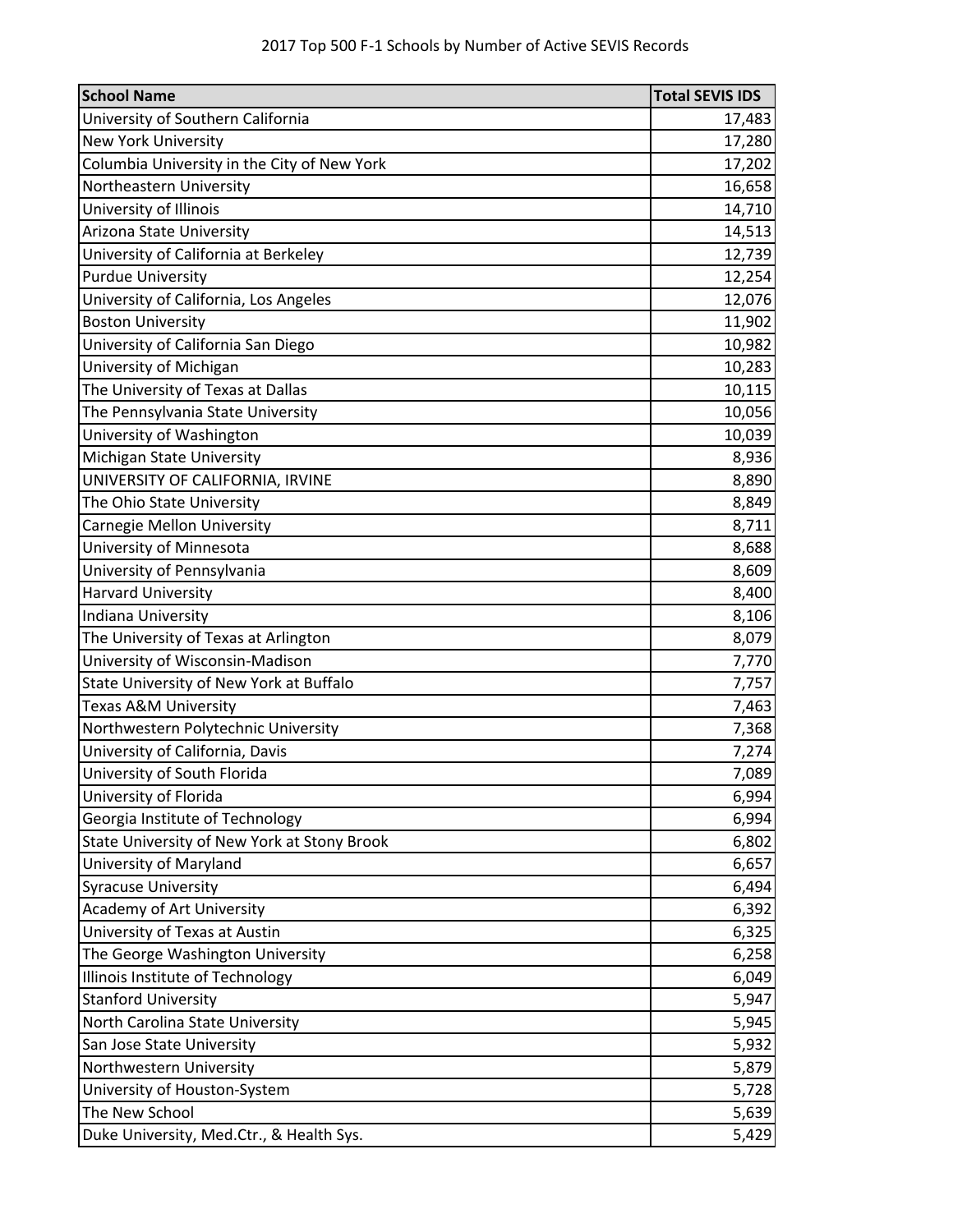| University of Illinois at Chicago               | 5,375 |
|-------------------------------------------------|-------|
| Iowa State University of Science and Technology | 5,274 |
| The University of Chicago                       | 5,213 |
| University of Arizona                           | 5,158 |
| <b>Oregon State University</b>                  | 5,061 |
| Temple University--A Commonwealth University    | 4,907 |
| Massachusetts Institute of Technology           | 4,814 |
| Harrisburg University of Science & Technology   | 4,671 |
| University of Rochester                         | 4,637 |
| University of Cincinnati                        | 4,586 |
| <b>Drexel University</b>                        | 4,554 |
| <b>New York University</b>                      | 4,548 |
| University of Pittsburgh                        | 4,498 |
| California State University Fullerton           | 4,467 |
| Johns Hopkins University-Homewood Campus        | 4,451 |
| Washington University in St. Louis              | 4,399 |
| University of Miami                             | 4,253 |
| <b>Stevens Institute of Technology</b>          | 4,223 |
| University of Colorado Boulder                  | 4,112 |
| University of Oregon                            | 4,097 |
| <b>Silicon Valley University</b>                | 4,066 |
| <b>Yale University</b>                          | 4,034 |
| University of California, Santa Barbara         | 3,889 |
| Rochester Institute of Technology               | 3,848 |
| University of Delaware                          | 3,813 |
| State University of New York at Binghamton      | 3,793 |
| <b>George Mason University</b>                  | 3,782 |
| University of Massachusetts Amherst             | 3,703 |
| Kent State University                           | 3,703 |
| Florida International University                | 3,675 |
| University of Nebraska-Lincoln                  | 3,588 |
| Rutgers, the State University of New Jersey     | 3,574 |
| Rutgers, the State University of New Jersey     | 3,479 |
| <b>AUBURN UNIVERSITY</b>                        | 3,470 |
| Georgia State University                        | 3,468 |
| Texas A&M University-Kingsville                 | 3,463 |
| Savannah College of Art and Design              | 3,459 |
| Miami University                                | 3,452 |
| University of Utah                              | 3,441 |
| New Jersey Institute of Technology              | 3,373 |
| University of Connecticut                       | 3,330 |
| University of North Texas                       | 3,304 |
| Campbellsville University                       | 3,298 |
| <b>Emory University</b>                         | 3,278 |
| <b>Fordham University</b>                       | 3,261 |
| Case Western Reserve University                 | 3,253 |
| San Diego State University                      | 3,241 |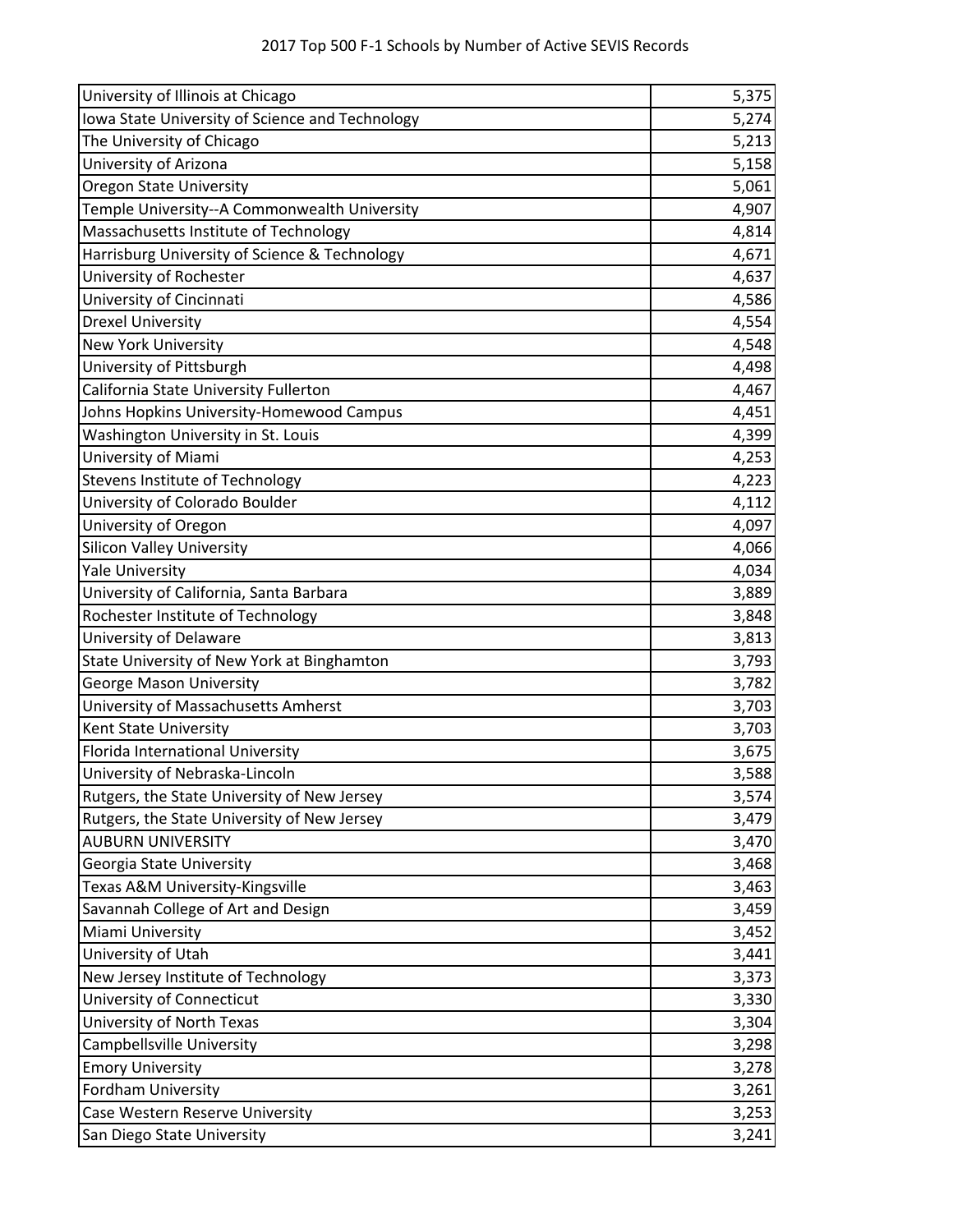| California State University, Northridge             | 3,218 |
|-----------------------------------------------------|-------|
| <b>Wilmington University</b>                        | 3,179 |
| The City University of New York                     | 3,131 |
| University of Virginia                              | 3,090 |
| Texas Tech University                               | 3,089 |
| West Virginia University                            | 3,087 |
| UNIVERSITY OF CENTRAL MISSOURI                      | 3,073 |
| <b>School of Visual Arts</b>                        | 3,041 |
| <b>ASA College</b>                                  | 2,978 |
| University of North Carolina at Charlotte           | 2,968 |
| Colorado State University                           | 2,889 |
| University of Massachusetts Boston                  | 2,884 |
| De Anza College                                     | 2,863 |
| University of the Cumberlands                       | 2,861 |
| University of Central Florida                       | 2,847 |
| <b>Berklee College of Music</b>                     | 2,828 |
| University of Missouri-Columbia                     | 2,815 |
| Georgetown University                               | 2,798 |
| Oklahoma State University                           | 2,768 |
| California State University Long Beach              | 2,726 |
| University of Kansas                                | 2,725 |
| <b>Portland State University</b>                    | 2,710 |
| University of North Carolina at Chapel Hill         | 2,709 |
| UCI Division of Continuing Education                | 2,669 |
| Virginia Polytechnic Institute and State University | 2,643 |
| PACE UNIVERSITY                                     | 2,641 |
| Southern Methodist University                       | 2,631 |
| <b>Princeton University</b>                         | 2,594 |
| <b>Washington State University</b>                  | 2,593 |
| University of San Francisco                         | 2,586 |
| The University of Toledo                            | 2,570 |
| Kansas State University                             | 2,554 |
| American Language Institute                         | 2,551 |
| <b>Wayne State University</b>                       | 2,515 |
| EF International Language Schools, Inc.             | 2,503 |
| University of Oklahoma                              | 2,499 |
| University of Bridgeport                            | 2,494 |
| University of Houston-Clear Lake                    | 2,485 |
| <b>Rice University</b>                              | 2,449 |
| The University of Georgia                           | 2,427 |
| University of South Carolina                        | 2,425 |
| EF International Language Schools, Inc.             | 2,424 |
| Indiana University                                  | 2,414 |
| <b>Brown University</b>                             | 2,414 |
| <b>Boston College</b>                               | 2,402 |
| University at Albany, State University of NY        | 2,391 |
| University of Missouri-Kansas City                  | 2,366 |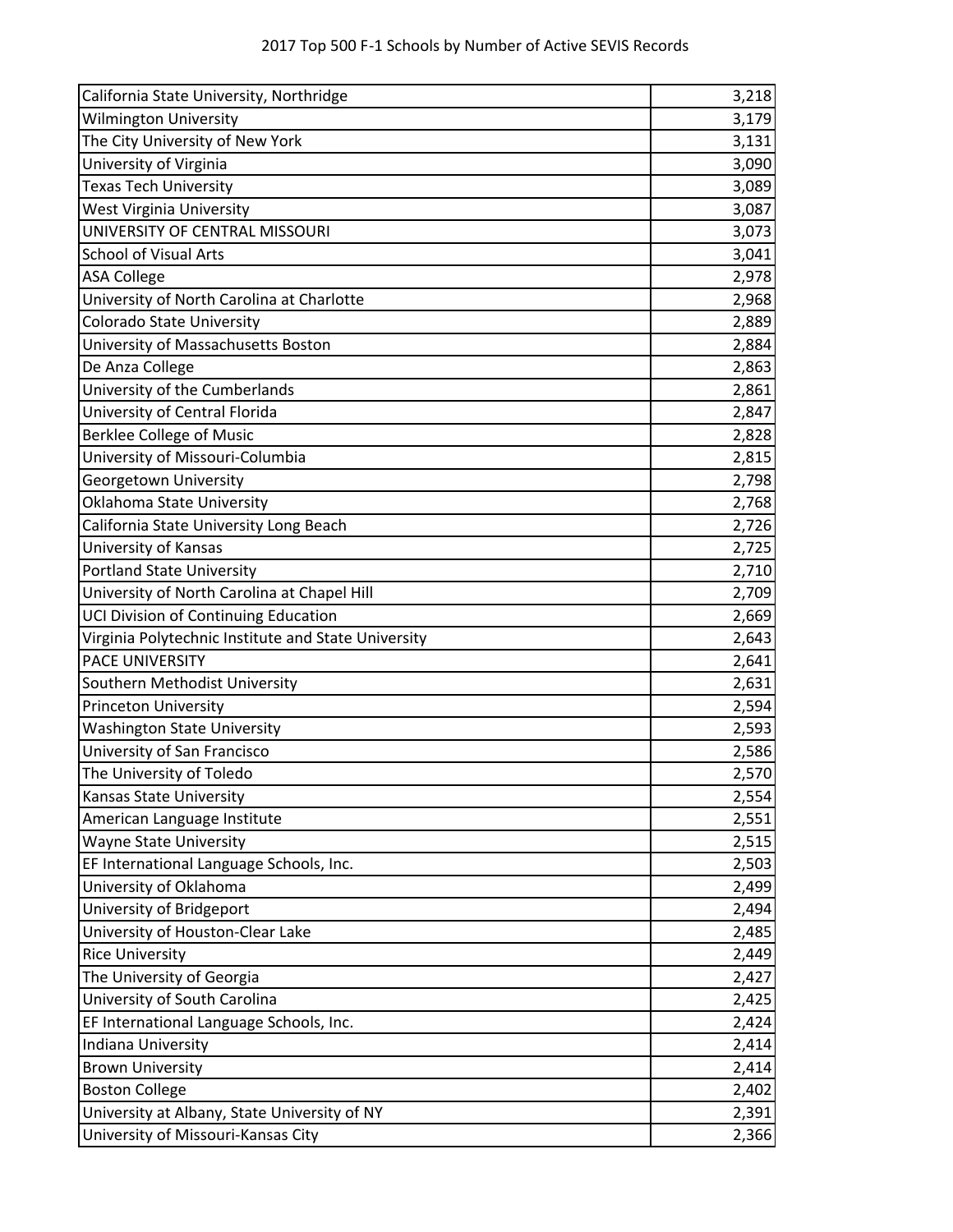| American Language Communication Center              | 2,361 |
|-----------------------------------------------------|-------|
| Florida State University                            | 2,355 |
| University of California, Riverside                 | 2,351 |
| University of California, Berkeley Extension        | 2,347 |
| New York Film Academy                               | 2,330 |
| <b>Wright State University</b>                      | 2,318 |
| <b>WESTERN MICHIGAN UNIVERSITY</b>                  | 2,307 |
| Wichita State University                            | 2,303 |
| University of California, San Diego, Extension      | 2,287 |
| <b>Cleveland State University</b>                   | 2,250 |
| The University of Texas at El Paso                  | 2,225 |
| Missouri State University                           | 2,193 |
| <b>Brandeis University</b>                          | 2,170 |
| CALIFORNIA STATE UNIVERSITY, LOS ANGELES            | 2,169 |
| <b>Brigham Young University</b>                     | 2,169 |
| University of Dayton                                | 2,163 |
| <b>Pratt Institute</b>                              | 2,162 |
| <b>Edmonds Community College</b>                    | 2,131 |
| Louisiana State University and A&M College          | 2,112 |
| Worcester Polytechnic Institute                     | 2,105 |
| University of Kentucky                              | 2,104 |
| Virginia Polytechnic Institute and State University | 2,052 |
| Southern Illinois University Carbondale             | 2,049 |
| California State University, East Bay               | 2,046 |
| University of Wisconsin Milwaukee                   | 2,017 |
| The Johns Hopkins University                        | 2,008 |
| University of Massachusetts Lowell                  | 2,006 |
| <b>Suffolk University</b>                           | 2,005 |
| University of Illinois at Springfield               | 1,997 |
| University of California, Santa Cruz                | 1,969 |
| Rensselaer Polytechnic Institute                    | 1,941 |
| <b>Clemson University</b>                           | 1,940 |
| University of Colorado Denver                       | 1,928 |
| The American University                             | 1,880 |
| The Vanderbilt University                           | 1,864 |
| University of Notre Dame du Lac                     | 1,853 |
| Virginia Commonwealth University                    | 1,847 |
| Northern Illinois University                        | 1,844 |
| University of Denver                                | 1,828 |
| <b>Coast Community College District</b>             | 1,823 |
| University of Arkansas                              | 1,821 |
| St. Cloud State University                          | 1,816 |
| University of California, Riverside-Extension       | 1,809 |
| Monroe College                                      | 1,809 |
| <b>Bentley University</b>                           | 1,806 |
| University of Texas at San Antonio                  | 1,803 |
| Hult International Business School                  | 1,798 |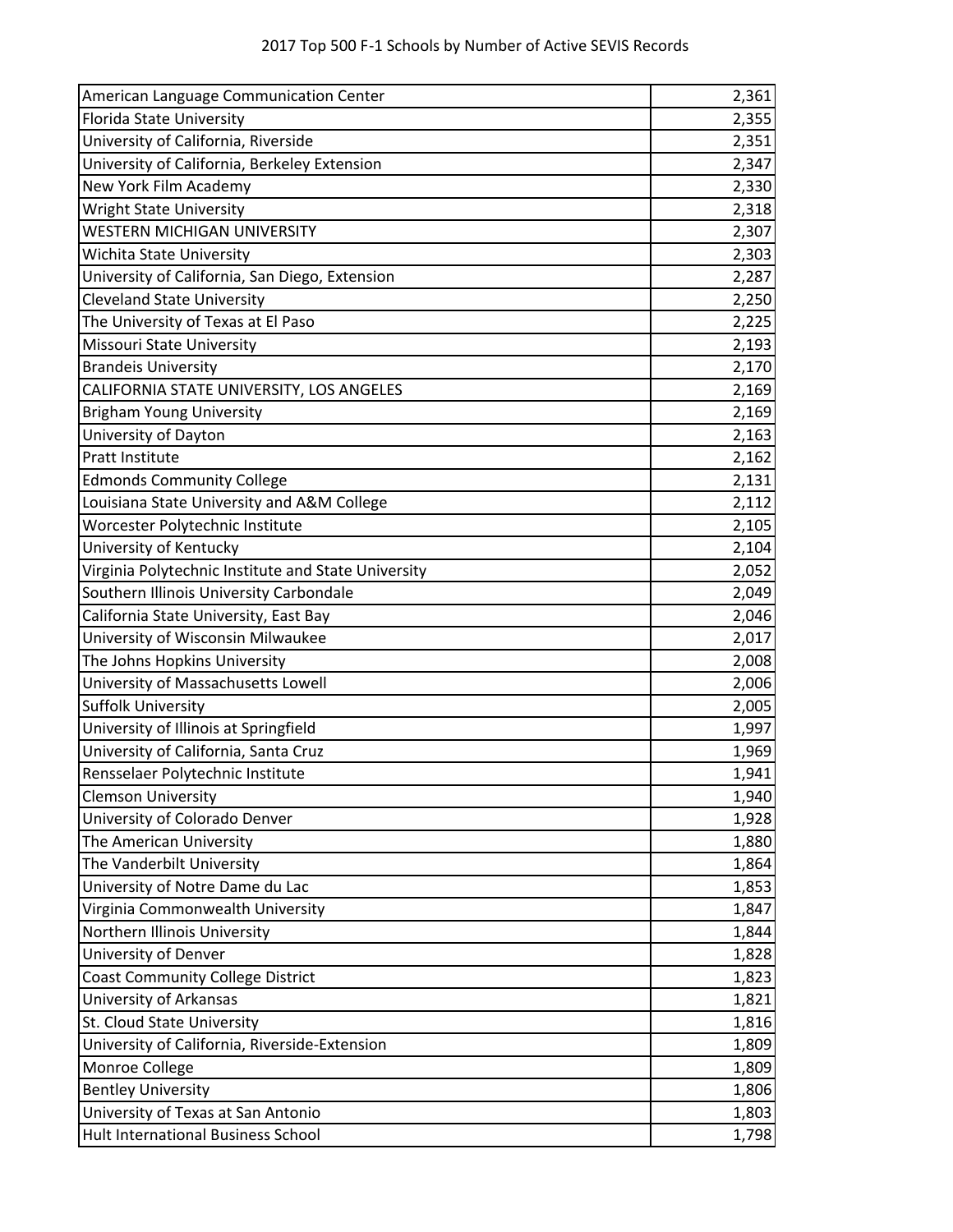| <b>Ohio University</b>                                  | 1,790 |
|---------------------------------------------------------|-------|
| The University of Akron                                 | 1,786 |
| <b>International Technological University</b>           | 1,772 |
| School of the Art Institute of Chicago                  | 1,771 |
| UC Davis Extension, International Programs              | 1,739 |
| The University of Alabama                               | 1,735 |
| Southern Arkansas University                            | 1,729 |
| St. John's University                                   | 1,717 |
| University of Nevada, Las Vegas                         | 1,714 |
| <b>Tulane University</b>                                | 1,696 |
| Virginia International University                       | 1,691 |
| DePaul University                                       | 1,687 |
| <b>Hult International Business School</b>               | 1,669 |
| American College of Commerce & Technology               | 1,668 |
| Johnson & Wales University                              | 1,665 |
| Michigan Technological University                       | 1,659 |
| University of New Mexico                                | 1,654 |
| Fairleigh Dickinson University                          | 1,650 |
| UNIVERSITY OF CENTRAL MISSOURI                          | 1,645 |
| <b>Pepperdine University</b>                            | 1,637 |
| <b>Richland College</b>                                 | 1,637 |
| San Diego Univ. for Integrative Studies                 | 1,636 |
| Fashion Institute of Technology, State University of NY | 1,634 |
| Lehigh University                                       | 1,628 |
| Rutgers, the State University of New Jersey             | 1,611 |
| <b>SANTA CLARA UNIVERSITY</b>                           | 1,595 |
| University of New Haven                                 | 1,581 |
| <b>Tufts University</b>                                 | 1,575 |
| University of Missouri                                  | 1,572 |
| UNIVERSITY OF CENTRAL OKLAHOMA                          | 1,570 |
| The University of Tennessee                             | 1,550 |
| <b>Shoreline Community College</b>                      | 1,545 |
| Spanish-American Institute                              | 1,541 |
| Southern New Hampshire University                       | 1,520 |
| Texas A&M University-Commerce                           | 1,519 |
| <b>Babson College</b>                                   | 1,518 |
| Nova Southeastern University                            | 1,517 |
| Hofstra University                                      | 1,511 |
| <b>Central Michigan University</b>                      | 1,498 |
| Dartmouth College                                       | 1,490 |
| The University of Tampa                                 | 1,485 |
| Maharishi University of Management                      | 1,477 |
| University of South Alabama                             | 1,464 |
| University of Maryland, Baltimore County                | 1,464 |
| Teachers College, Columbia University                   | 1,455 |
| University of Southern California                       | 1,446 |
| California State Polytechnic University Pomona          | 1,429 |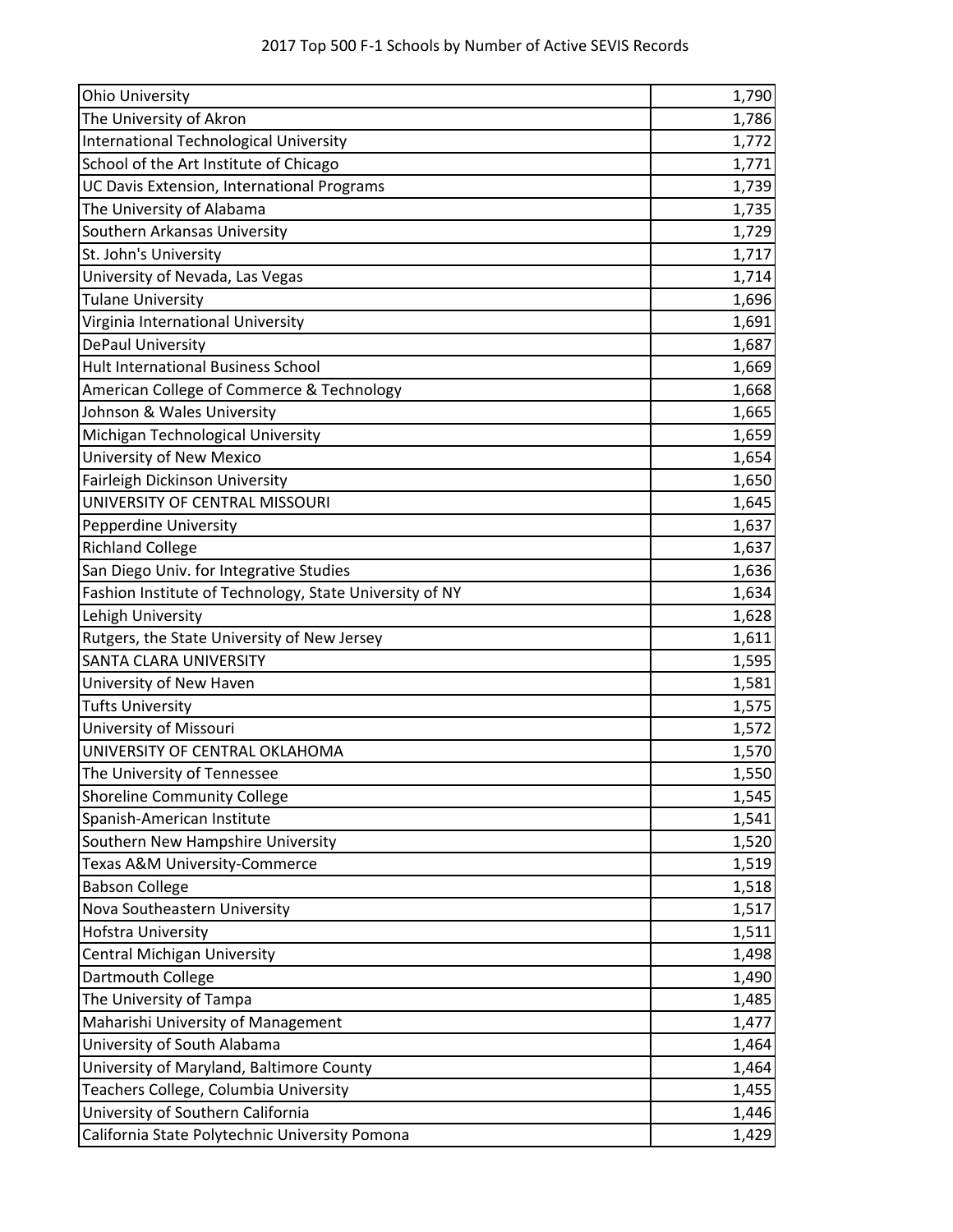| Northern Arizona University                     | 1,426 |
|-------------------------------------------------|-------|
| Brigham Young University - Idaho                | 1,425 |
| Pasadena City College                           | 1,414 |
| University of Michigan - Dearborn               | 1,397 |
| <b>Foothill College</b>                         | 1,379 |
| Rhode Island School of Design                   | 1,375 |
| <b>New Mexico State University</b>              | 1,372 |
| Goldey-Beacom College                           | 1,369 |
| Loyola University Chicago                       | 1,369 |
| <b>Bunker Hill Community College</b>            | 1,369 |
| Lawrence Technological University               | 1,363 |
| California State University                     | 1,347 |
| <b>International American University</b>        | 1,332 |
| Northwest Missouri State University             | 1,321 |
| The University of Tulsa                         | 1,317 |
| UTAH VALLEY UNIVERSITY                          | 1,316 |
| <b>Murray State University</b>                  | 1,314 |
| University of Nebraska                          | 1,307 |
| <b>Collin County Community College District</b> | 1,307 |
| University of New Hampshire                     | 1,286 |
| Western Kentucky University                     | 1,279 |
| <b>Campus Education</b>                         | 1,277 |
| ArtCenter College of Design                     | 1,267 |
| <b>Full Sail University</b>                     | 1,263 |
| Southeast Missouri State University             | 1,262 |
| Morgan State University                         | 1,260 |
| California State University, San Bernardino     | 1,253 |
| <b>Clark University</b>                         | 1,247 |
| Lindenwood University                           | 1,243 |
| EF International Language Schools, Inc.         | 1,238 |
| <b>Texas Southern University</b>                | 1,224 |
| Kaplan International                            | 1,222 |
| University of Hawaii at Manoa                   | 1,209 |
| The University of Texas Rio Grande Valley       | 1,192 |
| <b>Florida Atlantic University</b>              | 1,188 |
| South Dakota State University                   | 1,179 |
| Middle Tennessee State University               | 1,168 |
| Saint Louis University                          | 1,164 |
| <b>BROOKHAVEN COLLEGE</b>                       | 1,162 |
| <b>Bowling Green State University</b>           | 1,161 |
| University of La Verne                          | 1,159 |
| The City University of New York                 | 1,158 |
| California Institute of Technology              | 1,155 |
| EF International Language Schools, Inc.         | 1,155 |
| Indiana State University                        | 1,151 |
| Seattle University                              | 1,135 |
| University of Alabama at Birmingham             | 1,129 |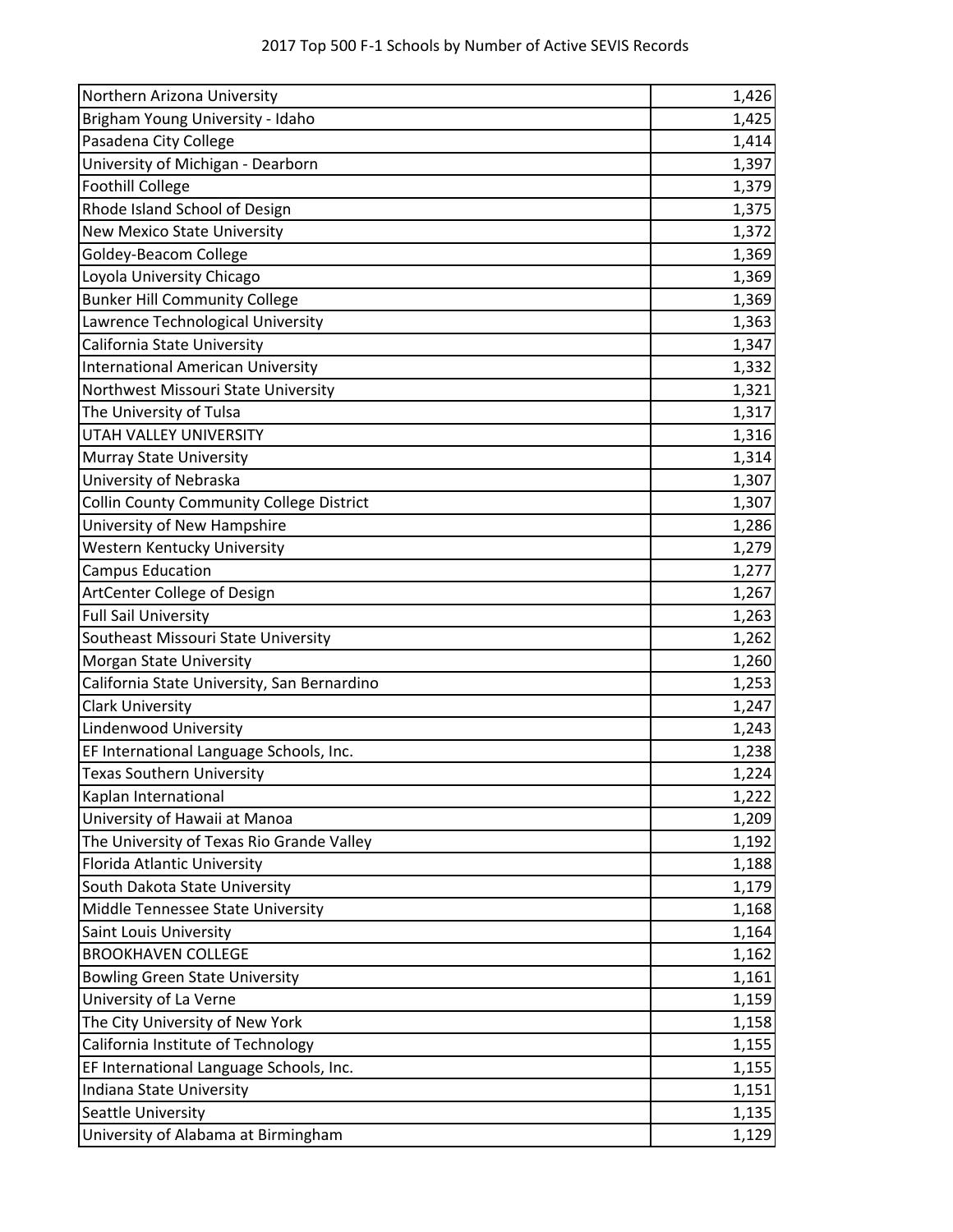| <b>Sacred Heart University</b>                     | 1,113 |
|----------------------------------------------------|-------|
| Lincoln University                                 | 1,106 |
| <b>Gannon University</b>                           | 1,106 |
| <b>Old Dominion University</b>                     | 1,072 |
| Liberty University                                 | 1,071 |
| The Johns Hopkins University: Medical Institutions | 1,065 |
| The University of Vermont                          | 1,061 |
| Loyola Marymount University                        | 1,059 |
| Zoni Language Center, Inc.                         | 1,058 |
| Arizona State University - Global Launch           | 1,048 |
| Language Systems International                     | 1,046 |
| EF International Academy                           | 1,044 |
| The City University of New York                    | 1,039 |
| <b>Idaho State University</b>                      | 1,037 |
| East Los Angeles Community College                 | 1,033 |
| The Pennsylvania State University                  | 1,026 |
| The College of William and Mary                    | 1,025 |
| <b>Purdue University</b>                           | 1,019 |
| New York General Consulting, Inc.                  | 1,008 |
| University of Wyoming                              | 1,007 |
| The City University of New York                    | 1,000 |
| North Dakota State University                      | 996   |
| EF International Language Schools, Inc.            | 992   |
| Oakland University                                 | 989   |
| Mississippi State University                       | 988   |
| Valparaiso University                              | 986   |
| The City University of New York                    | 979   |
| <b>Wake Forest University</b>                      | 977   |
| University of San Diego                            | 976   |
| <b>Troy University</b>                             | 973   |
| <b>Baylor University</b>                           | 972   |
| University of Idaho                                | 963   |
| DePaul University                                  | 960   |
| College of San Mateo                               | 957   |
| Kapi`olani Community College                       | 957   |
| <b>Stratford University</b>                        | 954   |
| San Francisco State University (SFSU)              | 953   |
| <b>Boise State University</b>                      | 952   |
| CalUMS - Virginia Branch                           | 950   |
| <b>Howard University</b>                           | 946   |
| <b>Highline College</b>                            | 942   |
| University of Nevada, Reno                         | 941   |
| <b>Utah State University</b>                       | 940   |
| California College of the Arts                     | 938   |
| Eastern Michigan University                        | 932   |
| <b>MCPHS University</b>                            | 931   |
| University of Connecticut                          | 928   |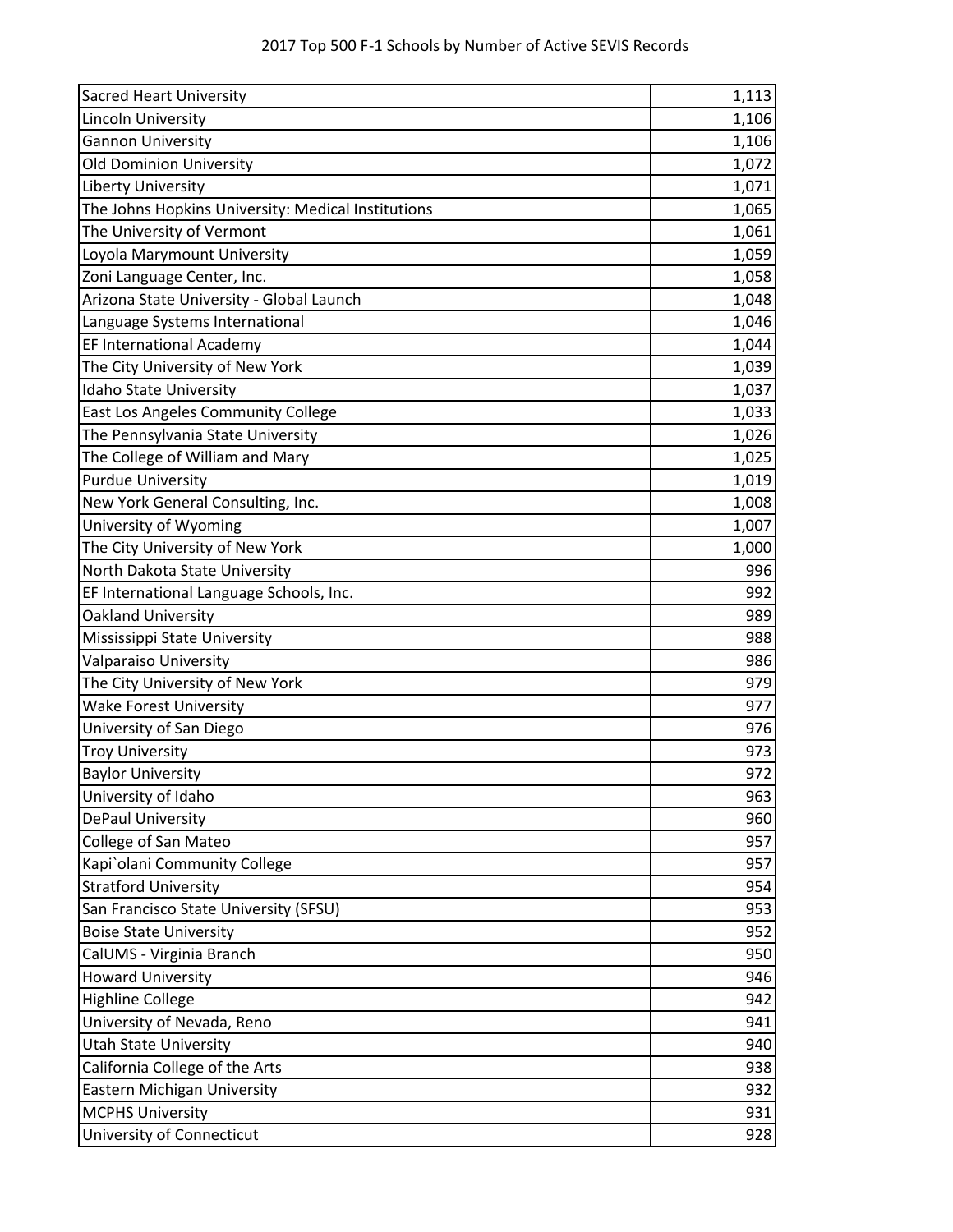| Adelphi University                                     | 928 |
|--------------------------------------------------------|-----|
| The University of Mississippi                          | 923 |
| The University of Memphis                              | 923 |
| Uceda                                                  | 919 |
| Savannah College of Art and Design                     | 912 |
| University of Washington, Bothell                      | 912 |
| Georgetown University                                  | 907 |
| <b>East Tennessee State University</b>                 | 902 |
| <b>Dallas Baptist University</b>                       | 902 |
| National University / San Diego                        | 894 |
| <b>Glendale Community College</b>                      | 893 |
| University of Massachusetts Dartmouth                  | 892 |
| Saginaw Valley State University                        | 891 |
| San Francisco State University (SFSU)                  | 889 |
| Kaplan International                                   | 879 |
| Valencia College                                       | 879 |
| Mount Holyoke College                                  | 871 |
| <b>Colorado School of Mines</b>                        | 869 |
| Midwestern State University                            | 869 |
| University of Washington Continuum College             | 865 |
| Kennesaw State University                              | 854 |
| <b>Andrews University</b>                              | 851 |
| <b>Western Illinois University</b>                     | 850 |
| <b>Tennessee State University</b>                      | 848 |
| <b>New York University</b>                             | 836 |
| <b>Rivier University</b>                               | 833 |
| PI Art Center (Phil Art Studios)                       | 832 |
| Mt. San Antonio Community College District             | 822 |
| California State University Long Beach                 | 822 |
| <b>Bellevue University</b>                             | 822 |
| <b>Texas State University</b>                          | 820 |
| University of Louisiana at Lafayette                   | 818 |
| The Fashion Institute of Design & Merchandising (FIDM) | 813 |
| <b>Towson University</b>                               | 810 |
| <b>LDS Business College</b>                            | 800 |
| <b>Bradley University</b>                              | 798 |
| <b>Duquesne University</b>                             | 791 |
| <b>Robert Morris University</b>                        | 790 |
| <b>Bergen Community College</b>                        | 789 |
| California Lutheran University                         | 788 |
| University of Central Arkansas                         | 786 |
| <b>Chapman University</b>                              | 786 |
| California University of Management & Sciences         | 775 |
| <b>ASA College</b>                                     | 769 |
| <b>Berkeley College</b>                                | 766 |
| <b>Emerson College</b>                                 | 764 |
| <b>Tennessee Technological University</b>              | 763 |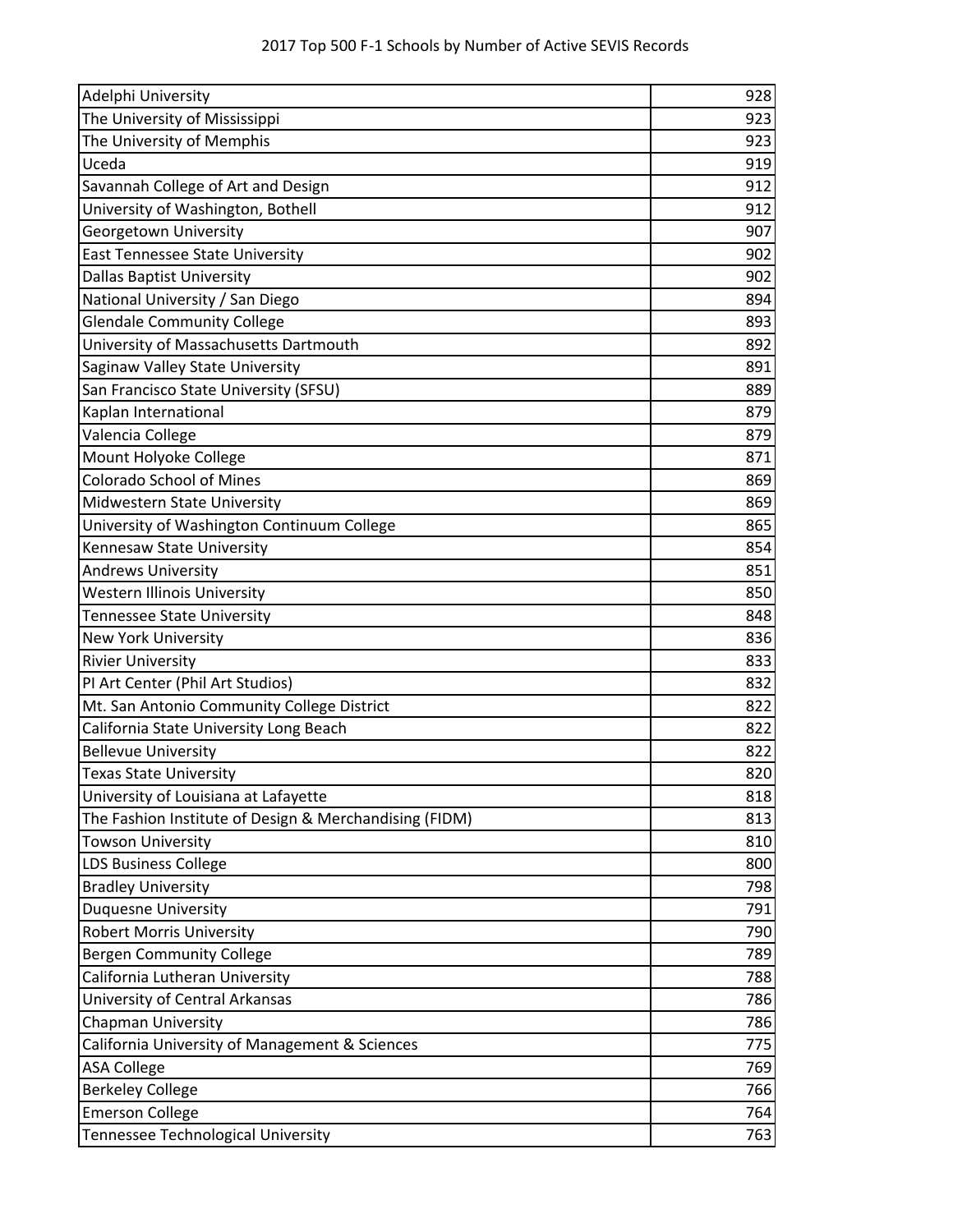| New England College                                      | 758 |
|----------------------------------------------------------|-----|
| Kaplan International                                     | 755 |
| <b>Eastern Illinois University</b>                       | 754 |
| California State University, Chico                       | 752 |
| University of Louisville                                 | 750 |
| Fordham University                                       | 748 |
| <b>Bluedata International Institute</b>                  | 748 |
| Oklahoma Christian University                            | 747 |
| <b>Marquette University</b>                              | 747 |
| <b>Manhattan School of Music</b>                         | 734 |
| University of Hartford                                   | 727 |
| University of Michigan-Flint                             | 727 |
| The City University of New York                          | 725 |
| University of St. Thomas                                 | 720 |
| Southern Illinois University Edwardsville                | 718 |
| <b>Stanton University</b>                                | 713 |
| EF International Language Schools, Inc.                  | 711 |
| The University of Alabama in Huntsville                  | 708 |
| <b>Mesa Community College</b>                            | 708 |
| <b>Illinois State University</b>                         | 707 |
| Mentora College                                          | 706 |
| The University of Findlay                                | 704 |
| <b>Texas Christian University</b>                        | 700 |
| Pensacola Christian College, Inc.                        | 696 |
| The University of North Carolina at Greensboro           | 696 |
| <b>Marshall University</b>                               | 696 |
| Texas A&M University - Corpus Christi                    | 690 |
| Georgia Institute of Technology                          | 687 |
| <b>McNeese State University</b>                          | 685 |
| Maryland Institute College of Art                        | 685 |
| EF International Language Schools, Inc.                  | 681 |
| Catholic University of America                           | 678 |
| Central Yeshiva Tomchei Tmimim Lubavitz                  | 678 |
| CENTRAL PIEDMONT COMMUNITY COLLEGE                       | 676 |
| University of Arkansas at Little Rock                    | 673 |
| Hawaii Pacific University                                | 672 |
| Approach International Student Center, INC               | 672 |
| Long Island Conservatory / LISMA Language Center         | 672 |
| <b>Trine University</b>                                  | 667 |
| <b>Governors State University</b>                        | 665 |
| James Madison University                                 | 665 |
| The University of Texas Health Science Center at Houston | 663 |
| Eastern Washington University                            | 663 |
| <b>Emporia State University</b>                          | 662 |
| Washington University of Virginia                        | 662 |
| <b>ASA College</b>                                       | 661 |
| <b>Fairmont Private Schools</b>                          | 658 |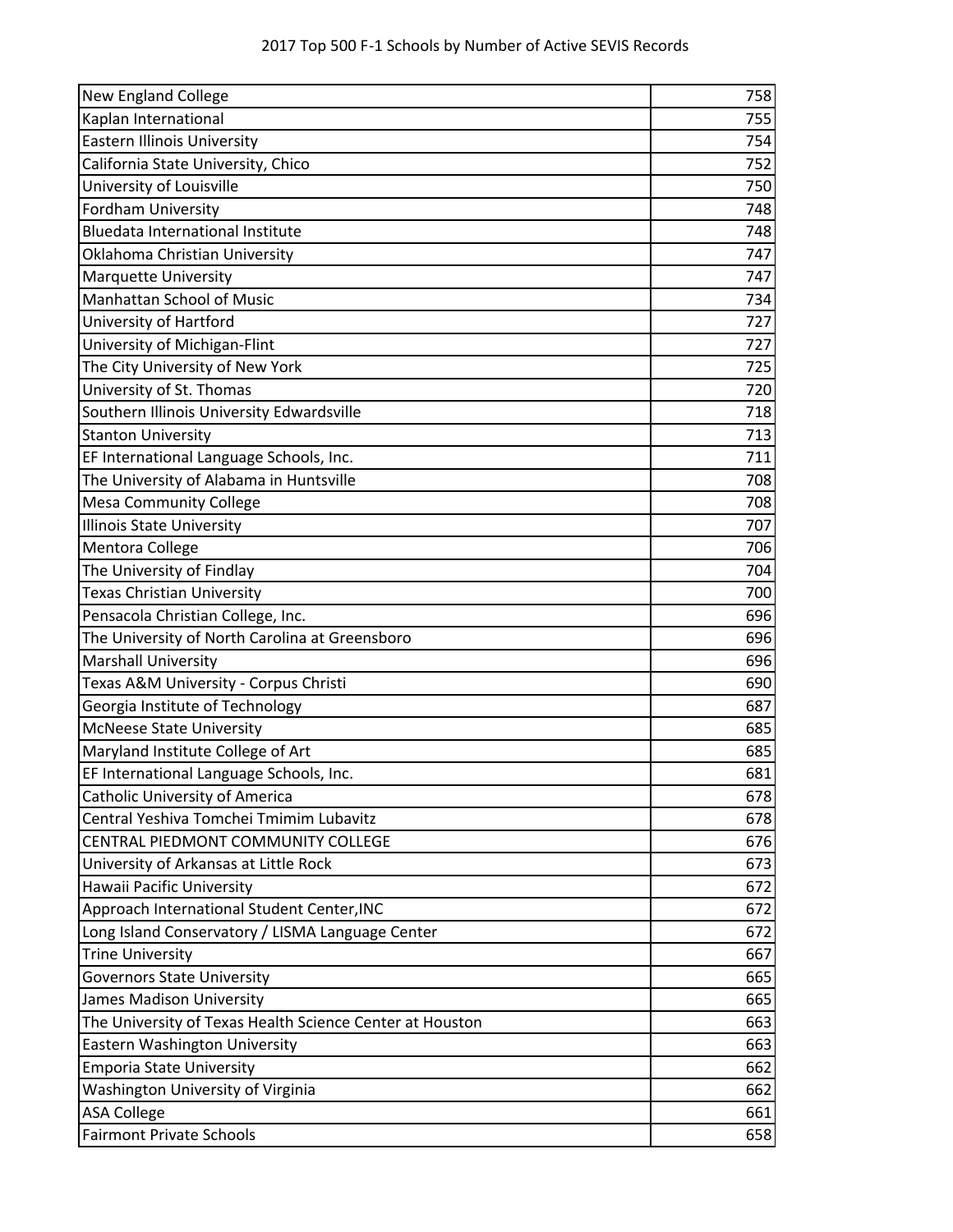| University of Northern Iowa                            | 658 |
|--------------------------------------------------------|-----|
| Kaplan International                                   | 655 |
| Southern Utah University                               | 655 |
| California State University Monterey Bay               | 653 |
| EF International Language Schools, Inc.                | 652 |
| Showa Boston Institute                                 | 652 |
| <b>City University of Seattle</b>                      | 650 |
| <b>Golden Gate University</b>                          | 649 |
| California State University, Sacramento                | 646 |
| EF International Language Schools, Inc.                | 646 |
| State University of New York at New Paltz              | 641 |
| <b>EC Boston</b>                                       | 637 |
| University of Houston-Downtown                         | 637 |
| University of Missouri-St. Louis                       | 634 |
| <b>Taylor Business Institute</b>                       | 633 |
| Louisiana Tech University                              | 632 |
| The City University of New York                        | 629 |
| University of Florida                                  | 627 |
| Long Island Conservatory / LISMA Language Center       | 627 |
| Columbia University in the City of New York            | 626 |
| Saint Joseph's University                              | 625 |
| University of the District of Columbia                 | 622 |
| Florida International University                       | 622 |
| University of New Orleans                              | 622 |
| Youngstown State University                            | 619 |
| California State University, Northridge Exl            | 614 |
| The City University of New York                        | 614 |
| Kaplan Test Prep, a division of Kaplan, Inc.           | 612 |
| Calvin College                                         | 612 |
| <b>Ohlone College</b>                                  | 611 |
| <b>SKEMA BUSINESS SCHOOL</b>                           | 610 |
| University of North America                            | 610 |
| <b>Central Washington University</b>                   | 610 |
| University of Arizona                                  | 607 |
| <b>Underwood University</b>                            | 605 |
| <b>Seton Hall University</b>                           | 602 |
| College of Southern Nevada, NSHE                       | 601 |
| <b>EC New York</b>                                     | 601 |
| <b>CATS Academy Boston</b>                             | 600 |
| <b>Claremont Graduate University</b>                   | 595 |
| The University of Texas at Tyler                       | 595 |
| San Jose State University                              | 594 |
| Smith College                                          | 594 |
| INDIANA INSTITUTE OF TECHNOLOGY                        | 591 |
| <b>Barry University</b>                                | 588 |
| Montverde Academy                                      | 586 |
| Johns Hopkins University Schl of Advanced Intl Studies | 585 |